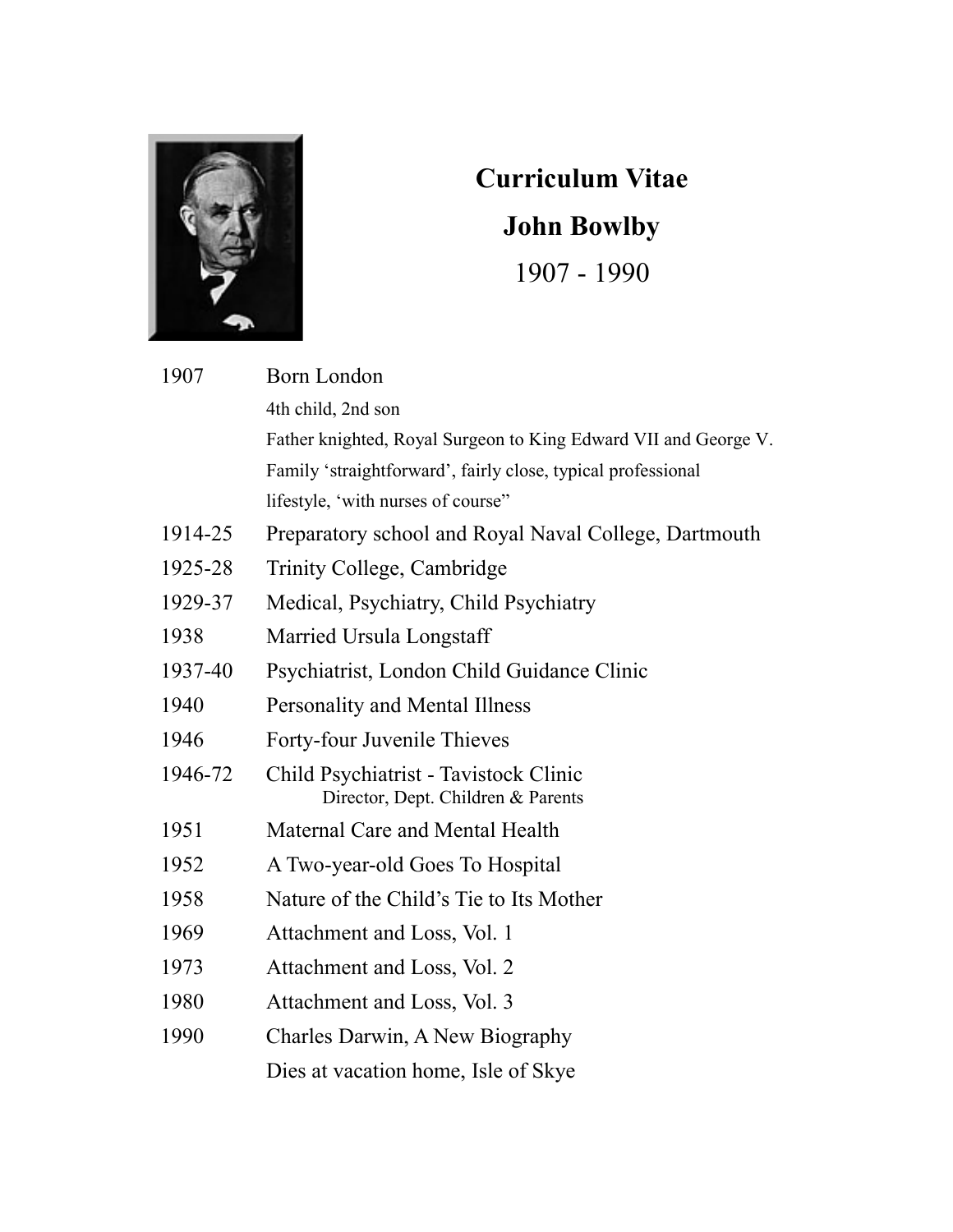## **PUBLICATIONS OF JOHN BOWLBY**

(Compiled from various sources. Annotations by J.B.)

- Durban, E. P. M. & Bowlby, J. (1938) *Personal aggressiveness and war.* London: Kagan Paul.
- Bowlby, J. (1938). The abnormally aggressive child*. The New Era* (Sept.-Oct.)
- Bowlby, J*. Hysteria in children* (1939a). in *A Survey of Child Psychiatry,* pp. 80-94, Humphrey Milford (ed.), London: Oxford University Press.
- Bowlby, J. *(1939b).* Substitute homes. *Mother and Child*  (National Council for Maternity and Child Welfare) *X* (1) (April): 3-7.
- Bowlby, J. (1939c). Jealous and spiteful children. *Home and School* (Home and School Council of Great Britain), *IV*(5): 83-5.
- Bowlby, J., Miller, E. and Winnicott, D. W. (1939d). Evacuation of small children (letter). *British Medical Journal* (16 Dec.): 1202-3.
- Bowlby, J. (1940a). The influence of early environment in the development of neurosis and neurotic character. *International Journal of Psycho-Analysis, 21*: 154-78.
- Bowlby, J. (1940b) Psychological aspects. ch. 16, pp. 186-96, in *Evacuation Survey: A Report to the Fabian Society.* Richard Padley and Margaret Cole (eds.), London: George Routledge & Sons Ltd.
- Bowlby, J. (1940c). The problem of the young child. *Children in War-time, 21* (3): 19-30, London: New Education Fellowships.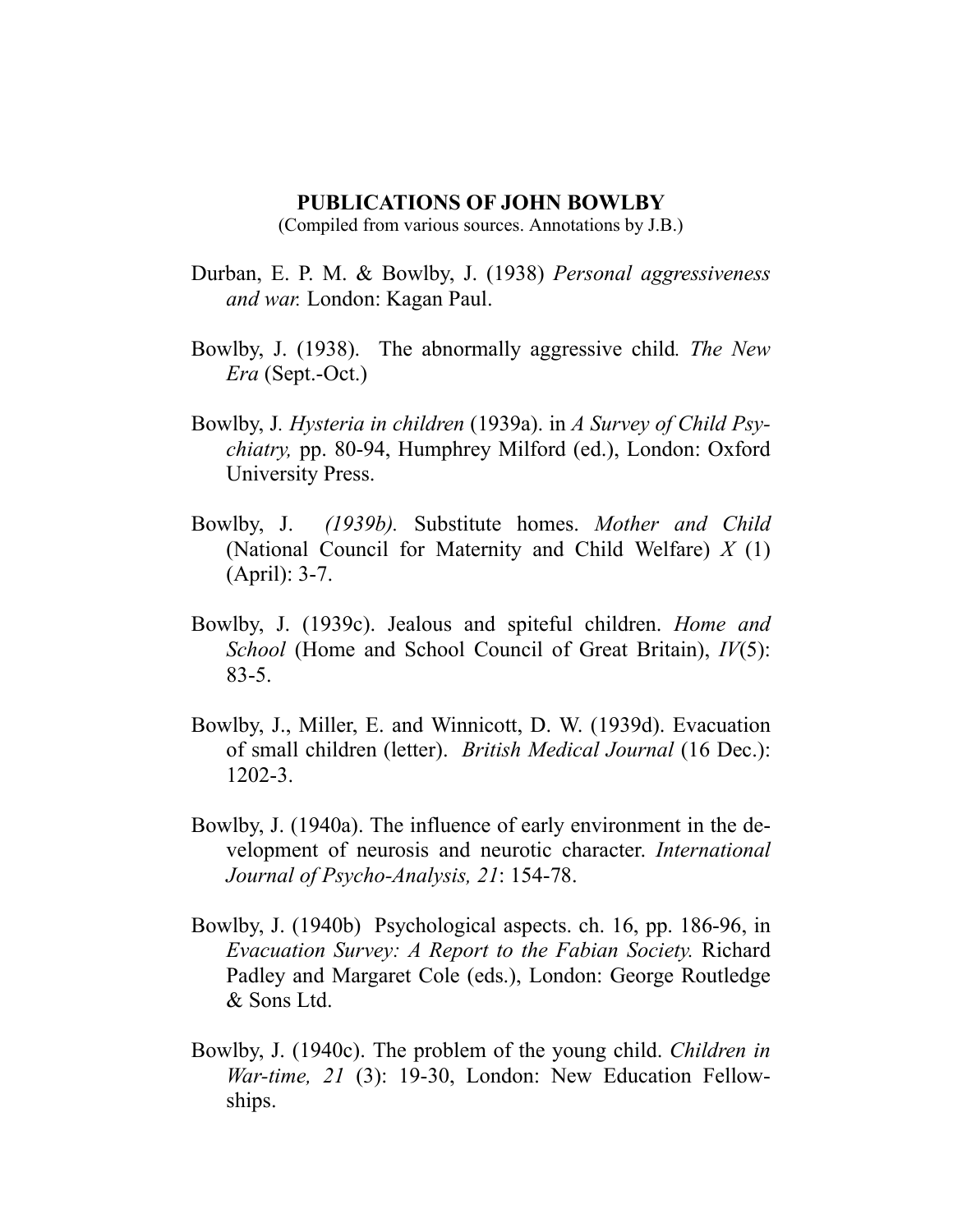- Bowlby, J. (1944). Forty-four juvenile thieves: their characters and home life. *International Journal of Psychoanalysis, 25*: 1- 57 and 207-228; republished as a monograph by Bailliere, Tindall & Cox, London, 1946.
- Bowlby, J. (1945-46). Childhood origins of recidivism. The *Howard Journal, VII* (1): 30-3, The Howard League for Penal Reform.
- Bowlby, J. (1946a). The future role of the child guidance clinic in education and other services. *Report of the Proceedings of a Conference on Mental Health,* (14-15 Nov.), pp. 80-89, National Association far Mental Health.
- Bowlby, J. (1946b). Psychology and democracy. *The Political Quarterly, XVII* (1): 61-76.
- Bowlby, J. (1947a). The therapeutic approach in sociology. *The Sociological Review, 39*: 39-49.
- Bowlby, J. (1947b). The study of human relations in the child guidance clinic. *Journal of Social Issues, III* (2) (Spring): 35- 41.
- Bowlby, J. (1949a). The study and reduction of group tensions in the family. *Human Relations, 2* (2) (April): 123-8.
- Bowlby, J. (1949b). The relation between the therapeutic approach and the legal approach to juvenile delinquency. *The Magistrate, VIII* (Nov.): 260-4.
- *Bowlby, J. (1949c). Why Delinquency? The Case for Operational Research*. Report of a conference on the scientific study of juvenile delinquency held at the Royal Institution, London 1 Oct., and published by the National Association for Mental Health.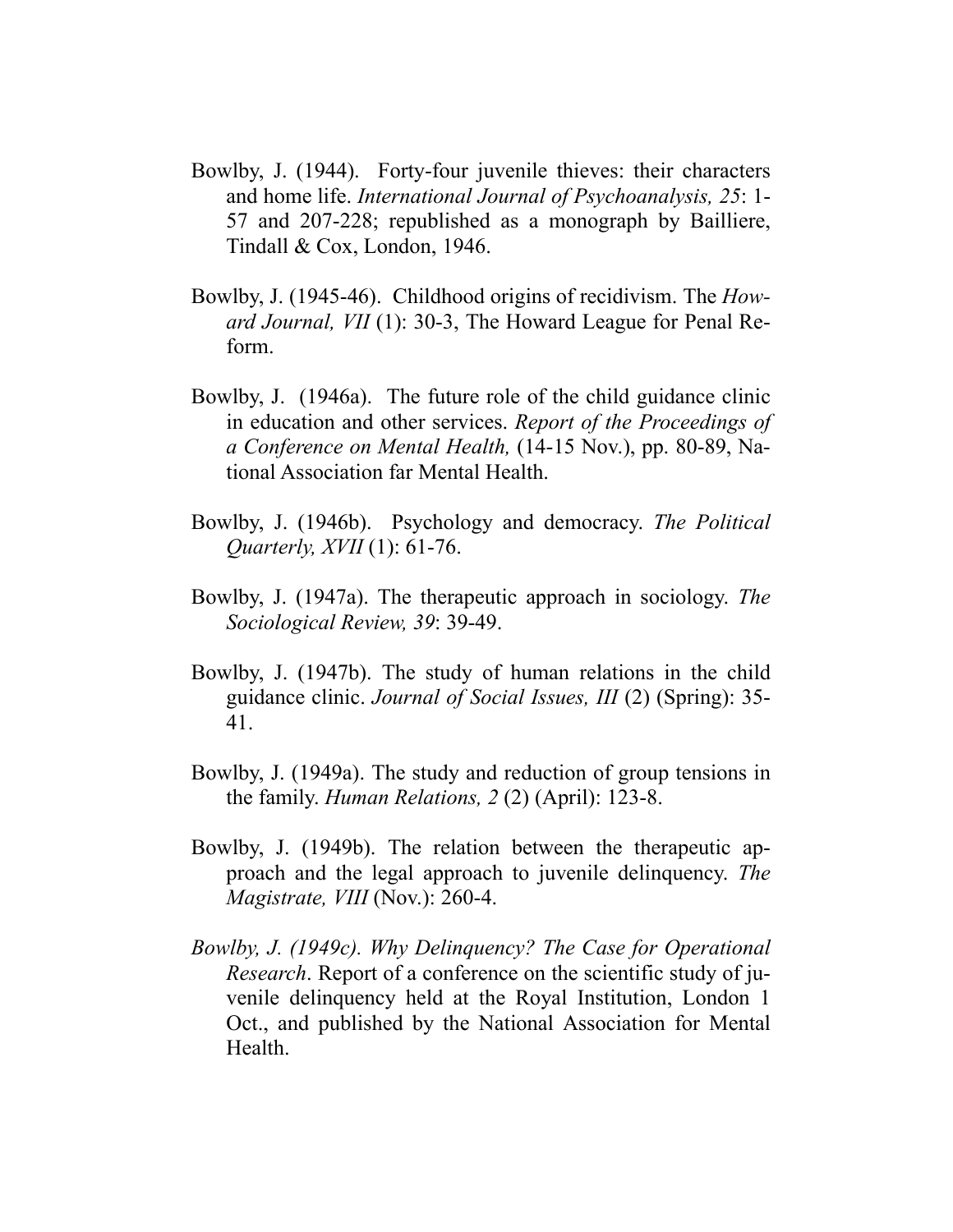- Bowlby, J. (1950). Research into the origins of delinquent behaviour. *British* Medical Journal, (March 11: 570).
- Bowlby, J. (1951). *Maternal care and mental health*. World Health Organisation, Monograph Series No. 2.
- Bowlby, J. & Robertson, J. (1952a). Responses of young children to separation from their mothers. *Courier*, II(2):66-78, and II (3):131-142,. Paris: Centre International de l'Enfance.
- Bowlby, J. & Robertson, J. (1952b). A two-year-old goes to hospital: A scientific film. *Proceedings of the Royal Society of Medicine,* 46: 425-7.
- Bowlby, J., Robertson, J. and Rosenbluth, D. (1952c). A two-yearold goes to hospital. *The Psychoanalytic Study of the Child, VII:* 82-94.
- Bowlby, J. (1953a). The roots of parenthood. Convocation Lecture of the National Children's Home (July).
- Bowlby, J. *Child* Care *and the Growth of Maternal Love,* (1953b) (abridged version of *Maternal Care and Mental Health, 1951*), London: Penguin Books; new and enlarged edition (with Mary Ainsworth), 1965.
- Bowlby, J. (1953c). Critical phases in the development of social responses in man and other animals. *New Biology (*pp. 25-32). London: Penguin Books,.
- Bowlby, J. (1953d). Some pathological processes set in train by early mother-child separation. *Journal of Mental Science, 9,* 265-72.
- Ainsworth, M. D. & Bowlby, J. (1953e). Research strategy in the study of mother-child separation. *Courier, IV*: 105-13. Centre International de l'Enfance,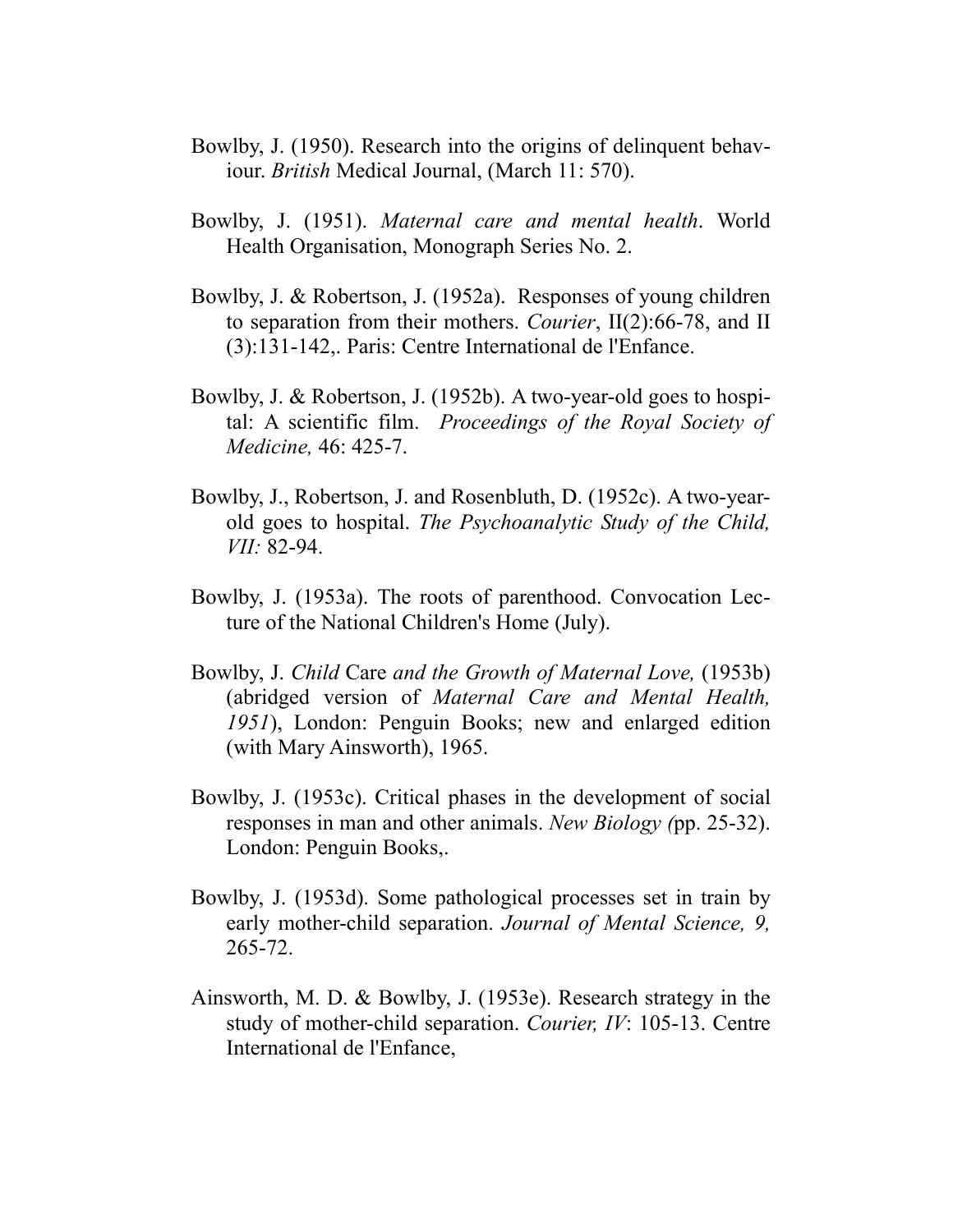- Bowlby, J. (1955). Family approach to child guidance: therapeutic techniques', (1955) Transactions of the 11th Interclinic Conference for the Staffs of Child Guidance Clinics, National Association for Mental Health (26 March).
- Bowlby, J. (1956). The growth of independence in the young child. *Royal Society of Health Journal, 76*, 587-91.
- Bowlby, J. (1956). Psychoanalytic instinct theory. In J. M. Tanner and B. Inhelder (eds.), *Discussions on Child Development, 1*, 182-87, London: Tavistock Publications.
- Bowlby, J, Ainsworth, M., Boston, M. & Rosenbluth, D. The effects of mother-child separation: a follow-up study. (1956) *British Journal of Medical Psychology*, *XXIX (3-4),* 211-47.
- Bowlby, J. (1957). An ethological approach to research on child development. *British Journal of Medical Psychology, XXX* (4), 230-40.

*Ethology provides concepts and data which are needed for the fuller development and integration of other approaches, notably psychoanalysis, learning theory and Piaget. Some ethological concepts, e.g. species specific behaviour pattern, sign stimulus, social releaser, are described, together with a theory of motivation utilizing negative feedback. Examples are given of four different ways in which species specific behaviour patterns can be affected during critical phases of development. This latter concept may prove useful in understanding the origins of neurosis. Studies of the smiling response are used to illustrate the usefulness of an ethological approach.* 

- Bowlby, J. (1958a). Can I Leave my Baby? The National Association for Mental Health.
- Bowlby, J. (1958b). A note on mother-child separation as a mental health hazard. *British Journal of Medical Psychology,* XXXI (3-4) 247-8.
- Bowlby, J. (1958c). Foreword to *Widows and their families by* Peter Marris. London: Routledge & Kegan Paul.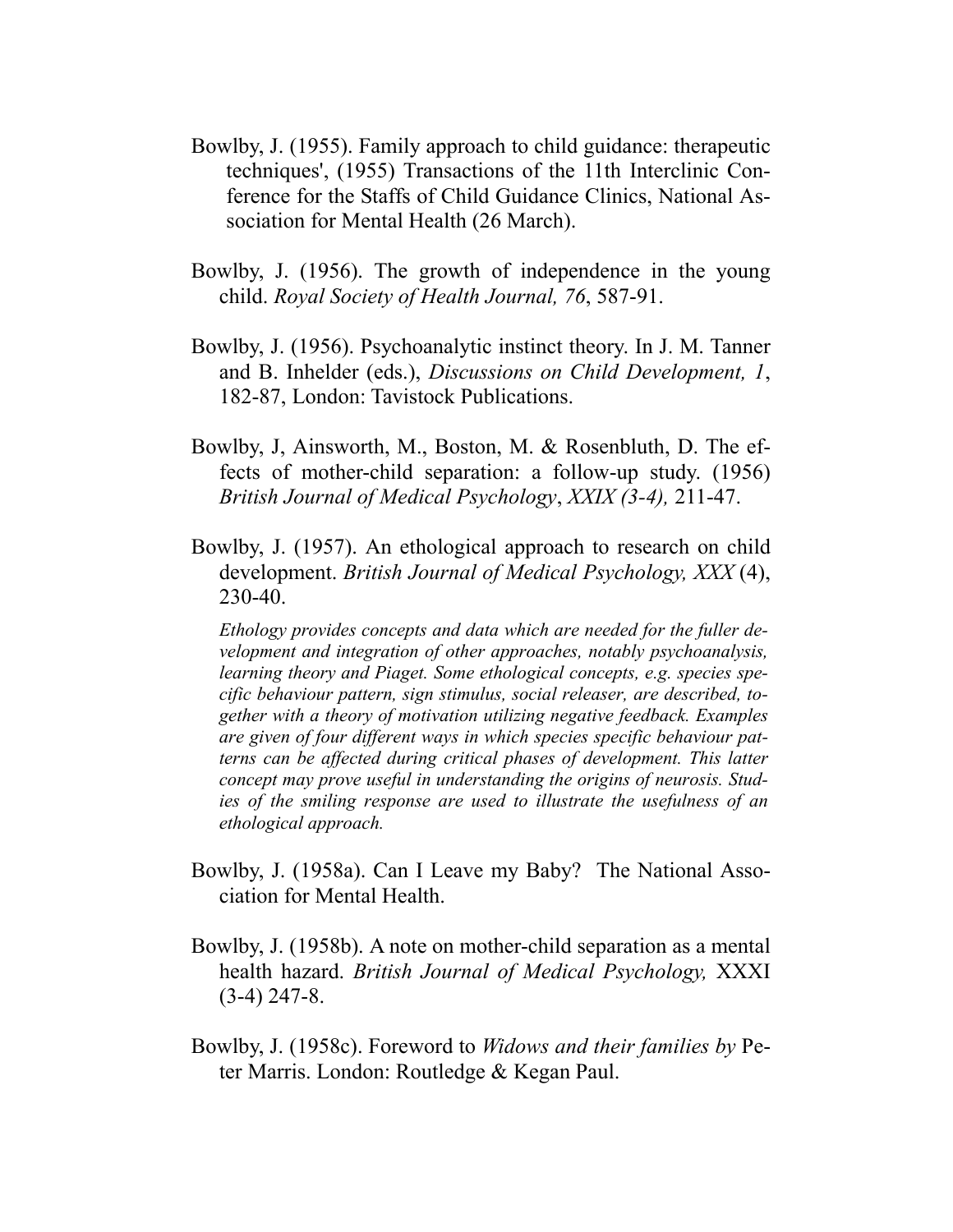Bowlby, J. (1958d). The nature of the child's tie to his mother. *International Journal of Psycho-Analysts, 39(5),* 350-73.

*This paper is part of a series which explores the theoretical implications of observa-tions of how children between about 1 and 4 years respond to separation from mother. A number of instinctual response systems, e.g. crying, smiling, sucking, clinging and following, come to bind the child to mother and mother to child. They form the basis of attachment behaviour which is active at high intensity until nearly 3 years and then diminishes. During separation a child progresses through three phases: protest, despair and detachment; which, respectively, raise the theoretical problems of separation anxiety, grief and mourning, and defence. A main feature of mourning is an effort to recover the lost figure; anger at the*  lost figure, third parties or the self is a normal part of this effort. Only *when these efforts fail are ties with the object relinquished. Mourning may take one of several pathological courses. Each paper reviews the literature comprehensively. The themes dealt with in this series are elaborated in the three volume work Attachment and loss.* 

- Bowlby, J. (1958e). Psychoanalysis and child care. In *J*. Sutherland (ed.), *Psychoanalysis and Contemporary Thought*. London: Hogarth Press.
- Bowlby, J. (1960a). Ethology and the development of object relations. *International Journal of Psycho-Analysis, 41(4-5)*, 313-17.
- Bowlby, J. (1960b). Separation anxiety. *International Journal of Psycho-Analysis, 41(2-3)*, 89-113.
- Bowlby, J. (1960c). Comment on Piaget's paper: The general problems of the psychobiological development on the child. In J. M. Tanner and B. Inhelder (eds.), *Discussions on Child Development*, vol. 4, London: Tavistock Publications.
- Bowlby, J. (1960d). Grief and mourning in infancy and early childhood. *The Psychoanalytic Study of the Child, 15,* 9-52.
- Bowlby, J. (1961a). Separation anxiety: a critical review of the literature. *Journal of Child Psychology and Psychiatry, 1* (16): 251-69.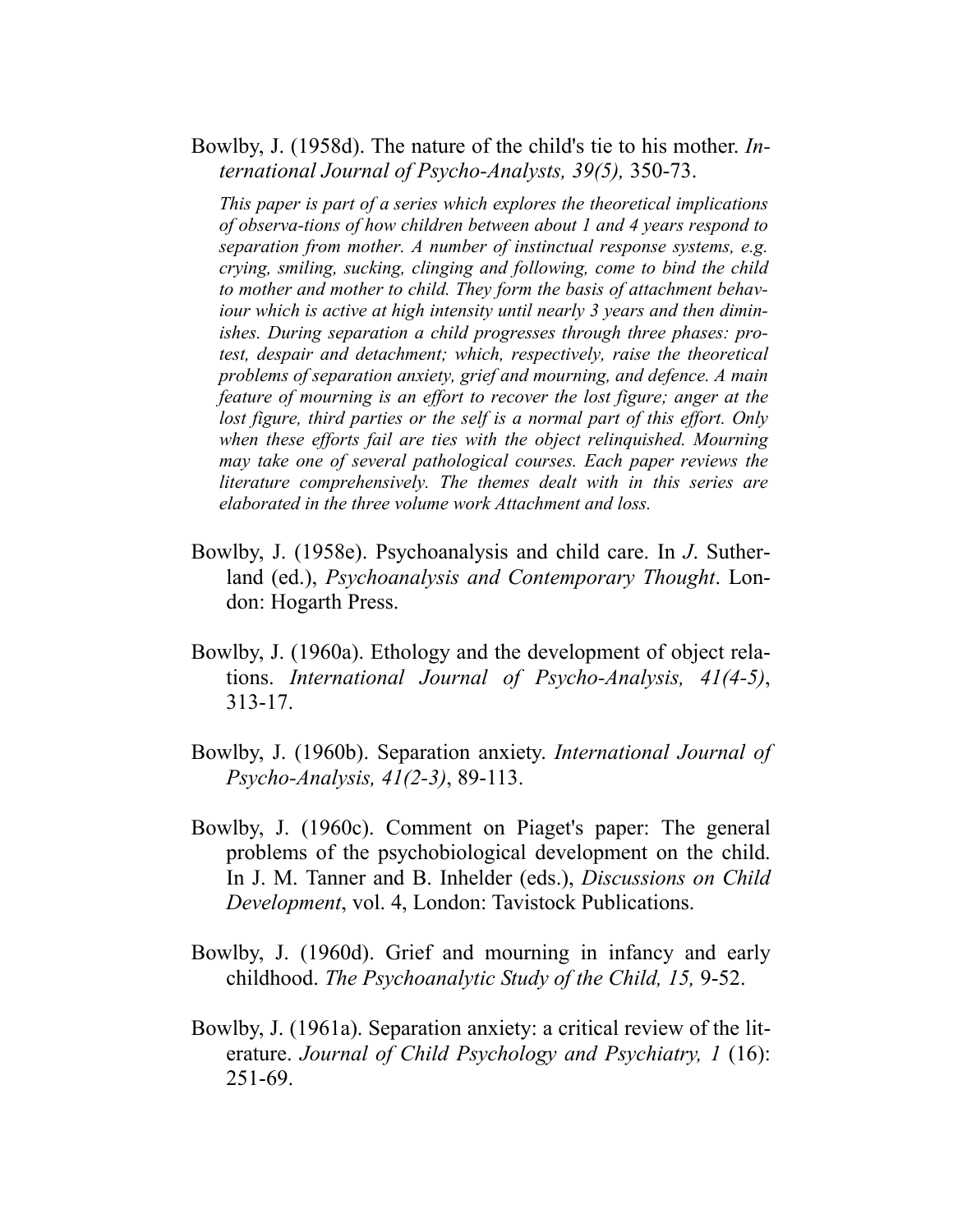- Bowlby, J. (1961b). Note on Dr Max Schur's comments on grief and mourning in infancy and early childhood. *The Psychoanalytic* Study *of the Child,* 16, 206-208.
- Bowlby, J. (1961c). Childhood mourning and its implications for psychiatry. The Adolf Meyer Lecture. *American Journal of Psychiatry, 118* (6): 481-97.
- Bowlby, J. (1961d). Processes of mourning. *International Journal of Psycho-Analysis,42(4-5)*, 317-40.
- Bowlby, J. (1962a). Defences that follow loss: Causation and function. Unpublished.
- Bowlby, J. (1962b). Loss, detachment, and defence. Unpublished.
- Bowlby, J. (1963). Pathological mourning and childhood mourning. *Journal of the American Psychoanalytic Association, 11* (3) (July): 500-14.
- Bowlby, J. (1964a). Note on Dr Lois Murphy's paper 'Some aspects of the first relationship'. *International Journal of Psycho-Analysis, 45(1)*,44-46.
- Bowlby, J. (1964b). Security and Anxiety: Old Ideas in a New Light. Proceedings of the 15th Annual Conference of the Association of Children's Officers.
- Bowlby, J. (1965). Darwin's health *(letter). British Medical Journal* (10 April). p. 999.
- Bowlby, J. (1966). Foreword to *Brief Separations* by C. M. Heinicke and I. J. Westheimer. New York: International Universities Press.
- Bowlby, J. (1968a). Effects on behaviour of disruption of an affectional bond. In J. M. Thoday and A-S Parkes (eds.), *Genetic and environmental influences on behaviour,* , pp. 94-108. Edinburgh: Oliver & Boyd.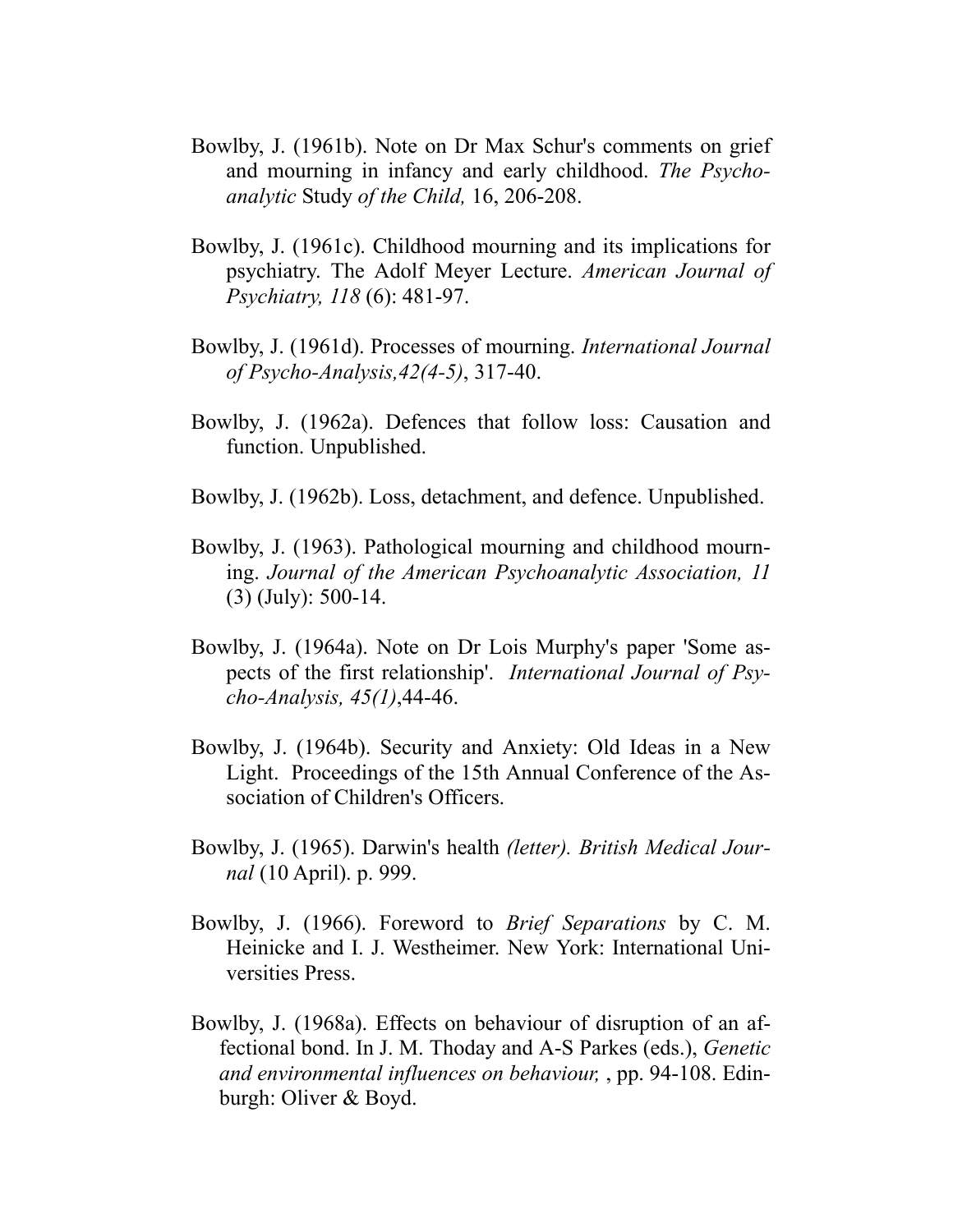- Bowlby, J. (1968b). Security and anxiety. In *The Formative Years*. London: BBC Publications.
- Bowlby, J. (1969a). Affectional bonds: their nature and origin. In *H*. Freeman (ed.), *Progress in Mental Health. ,* London: J. & A. Churchill.
- Bowlby, J. (1969b). *Attachment and loss* (vol. 1), Attachment. New York: Basic Books. Penguin Books, 1971; 2nd edn, 1982.

*A young child, when removed from his mother-figure, and placed with strangers is distressed. At first he seeks to regain his lost mother; subsequently he often becomes despairing and, later still, detached. There is evidence that reactions of this sort underlie much psycho-pathology, including pathological anxiety and grief. In these three volumes the author considers the implications of these observations for psychoanalytical theory, especially object-relations theory. In Volume I, a theory of instinctive behaviour, derived from ethology and control systems, is described that is believed to provide psychoanalysis with a foundation in biological theory of the kind Freud always hoped for. Attachment behaviour is presented as a distinct form of instinctive behaviour and one that, though most evident during childhood, plays a major role throughout life. Its function is postulated as protection from predators. A detailed account is given of the way attachment behaviour develops during the early years.* 

*In the second edition the basic theory has been revised to take account of major developments in the thinking of biologists studying the social behaviour of species other than man. There are also two new chapters. In one an account is given of important new findings from prospective studies of patterns of attachment between young children and their mothers. In the other problems of theory are examined and clarified.* 

- Bowlby, J. & Melges, F. T. (1969c). Types of hopelessness in psychopathological process. *Archives of General Psychiatry, 20*: 690-699.
- Bowlby, J. (1969d). Psychopathology of anxiety: The role of affectional bonds. In M. H. Lader (ed.), *Studies of Anxiety*, *British Journal of Psychiatry*, Special Publication no. 3.
- Bowlby, J. (1970). Reasonable fear and natural fear. *International Journal of Psychiatry, 9*, 79-88.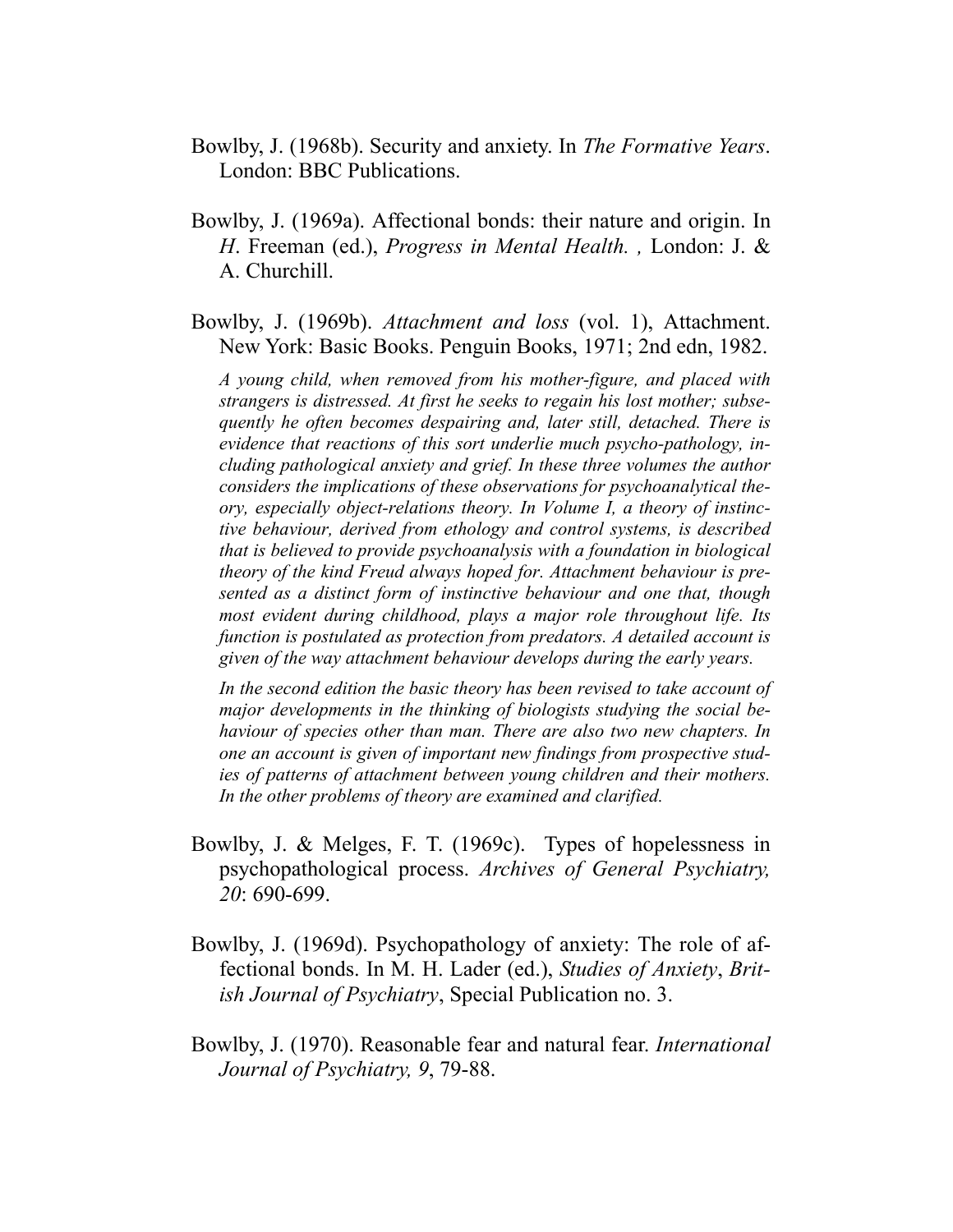- Bowlby, J. & Parkes, C. M. (1970). Separation and loss within the family. In E. J. Anthony (ed.), *The Child in his family.* New York: J. Wiley.
- Bowlby, J. (1973a). Attachment and loss (vol. 2), Separation: Anxiety and anger. New York: Basic Books. Penguin Books, 1975.

*In this volume the author inquires why unwilling separation from an attachment figure should elicit anxiety and what the implications are for personality development. Finding traditional theory unsatisfactory, he re-examines the evidence regarding situations that arouse fear in humans and compares it with evidence for animals. The conclusion reached is that fear is aroused most often by situations that, intrinsically harmless, serve as indicators of an increased risk of danger. To some of these situations which include separation from an attachment figure, there is a strong genetically determined bias to respond with fear. Fear is especially intense when several fear-arousing conditions are present simultaneously.* 

*Much pathological anxiety, including "over-dependency", can be understood as anxious attachment, which develops as a result of a person's having had experiences that lead him to be anxious lest his attachment figures should be inaccessible or unhelpful. Evidence shoWS that threats by a parent to abandon a child, and inversions of parent-child relationship due to a parent's own anxiety over attach-ment, play a principal part in the genesis of phobic conditions.* 

*Volume III, Loss, applies this theoretical perspective to problems of mourning, depression, and defence, with special reference to the pathological forms they take and drawing on material published in previous papers.* 

- Bowlby, J. (1973b). Self-reliance and some conditions that promote it. In R. Gosling, (ed.), Support, Innovation, and Autonomy (pp. 23-48). London: Tavistock Publications.
- Bowlby, J. (1974). Problems of marrying research with clinical and social needs. In K. J. Connolly and J. S. Bruner (eds.), *The growth of competence (*pp. 303-7). London and NewYork: Academic Press.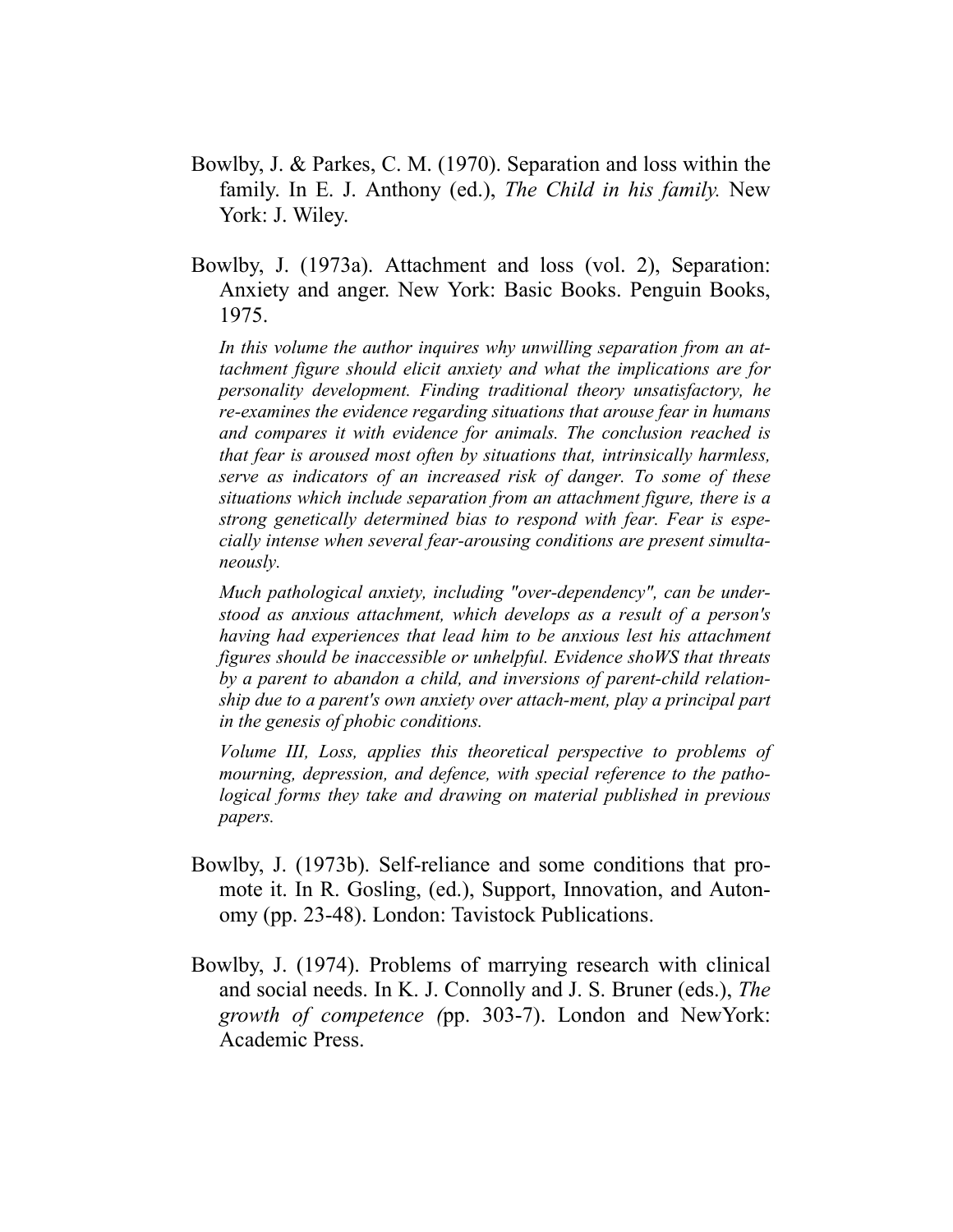Bowlby, J. (1975). Attachment theory, separation anxiety and mourning. In David A. Hamburg and Keith H. Brodie (eds.), *American Handbook of Psychiatry* (2nd edn.), vol. 6, New Psychiatric Frontiers, Ch. 14, pp. 292-309.

*This long article presents an outline of the data considered and the theoretical position developed in the three volumes of Attachment and loss.* 

- Klagsbrun, M. & Bowlby, J. (1976a). Responses to separation from parents: a clinical test for young children. *British Journal of Projective Psychology and Personality Study*, *21* (2): 7-27.
- Bowlby, J. (1976b). Human personality development in an ethological light., In G. Serban and A. Kling (eds.), *Animal models in human psychobiology*, pp. 27-36, New York: Plenum Publishing Corp.
- Bowlby, J. (1977). *The making and breaking of affectional bonds*. I: Aetiology and psychopathology in the light of attachment theory, II: Some principles of psychotherapy. *British Journal of Psychiatry, 130,* 201-10 and 421-31.
- Bowlby, J. (1978). Attachment theory and its therapeutic implications. In S. C. Feinstein and P. L. Giovacchini (eds.), *Adolescent Psychiatry: Developmental and Clinical Studies,* vol. 6, , pp. 5-33, New York: Jason Aronson.
- Bowlby, J. (1979a). On knowing what you are not supposed to know and feeling what you are not supposed to feel. *Canadian Journal of Psychiatry, 24* (5): 403-8.
- Bowlby, J. (1979b). Psychoanalysis as art and science. *International Review of Psycho-Analysis,* 6(3), 3-14.
- Bowlby, J. (1979c). *The making and breaking of affectional bonds.* London: Tavistock Publications.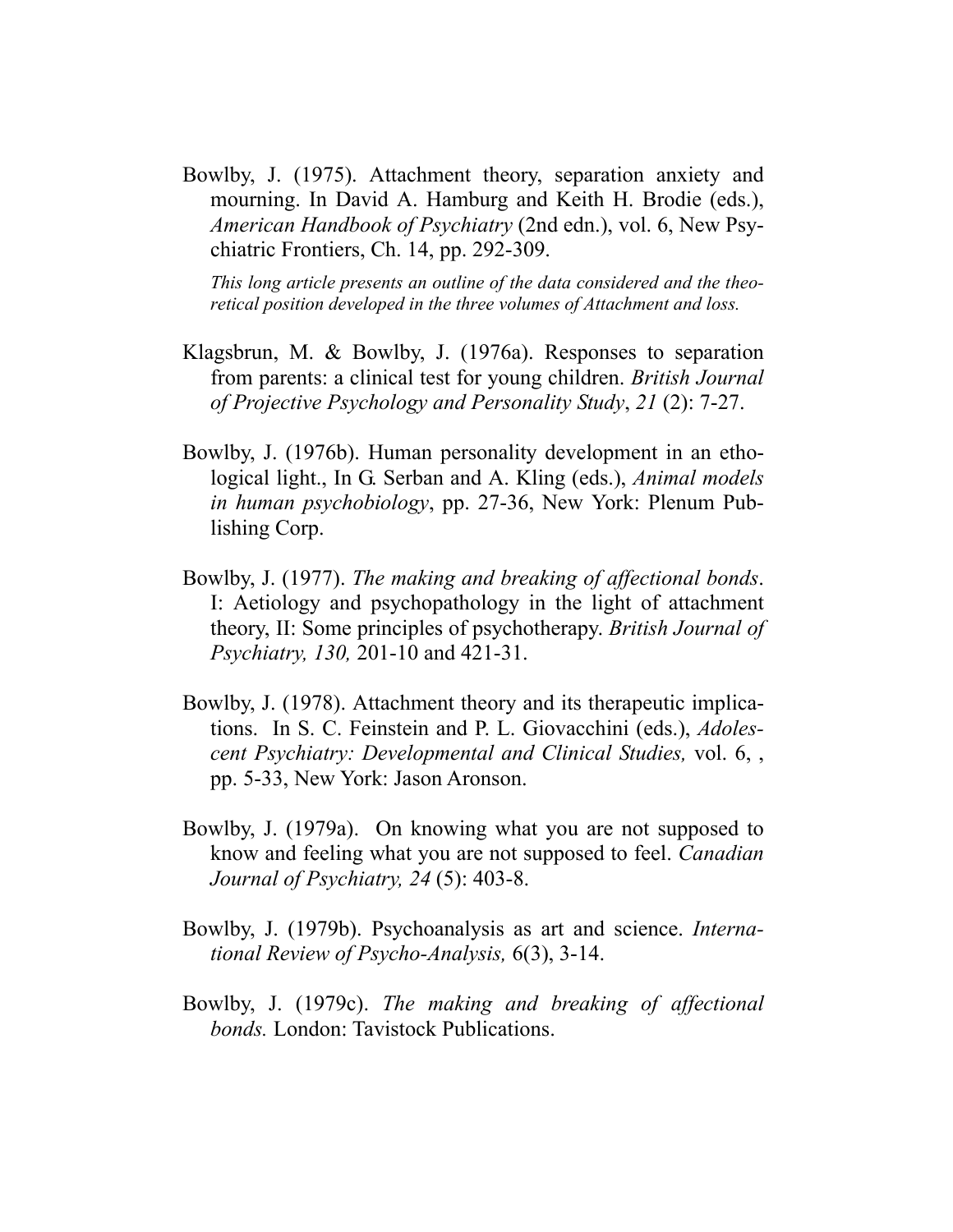- Bowlby, J. (1979d). Continuing commentary on article by D. W. Rajecki, M. E. Lamb and P. Obmascher, Toward a general theory of infantile attachment: A comparative review of aspects of the social bond. *The Behavioural and Brain Sciences,* 2, 637-8.
- Bowlby, J. (1979e). By ethology out of psychoanalysis: An experiment in interbreeding. (The Niko Tinbergen Lecture). *Animal Behaviour, 28(3),* 649-56.
- Bowlby, J. (1980). *Attachment and Loss* (vol. 3), *Loss: Sadness and Depression.* New York: Basic Books. Penguin Books, 1981.
- Bowlby, J. (1981a). Perspective: a contribution by John Bowlby. *Bulletin of the Royal* College *of Psychiatrists, 5* (1) (Jan.).

*A brief autobiographical account of the development of the author's professional career and scientific work* 

- Bowlby, J. (1981b). Contribution to symposium, 'Emanuel Peterfreund on information and systems theory'. *The Psychoanalytic Review, 68*: 187-90.
- Bowlby, J. (1981c). Psychoanalysis as a natural science. *International Review of Psycho-Analysis, 8*(3), 243-56.

*This paper, together with the 1979 paper Psychoanalysis as art and science, describes the author's position in the controversy whether psychoanalysis should be regarded as a scientific or a hermeneutic discipline. Confusion has arisen because the same term, psychoanalysis, is used in two quite different senses: (a) to refer to a discipline concerned with personality development and psychopathology and (b) to refer to the treatment of a patient. Used in the first sense, psychoanalysis refers to what should be a scientific discipline. Used in the second sense it refers to transactions between unique individuals, which puts it outside the realm of science. In its development as a scientific discipline psychoanalysis has been handicapped by an inappropriate metapsychology. It is argued that new concepts- derived from control theory and evolutionary biology are much better suited to the construction of theory than are those that were available at the turn of the century.*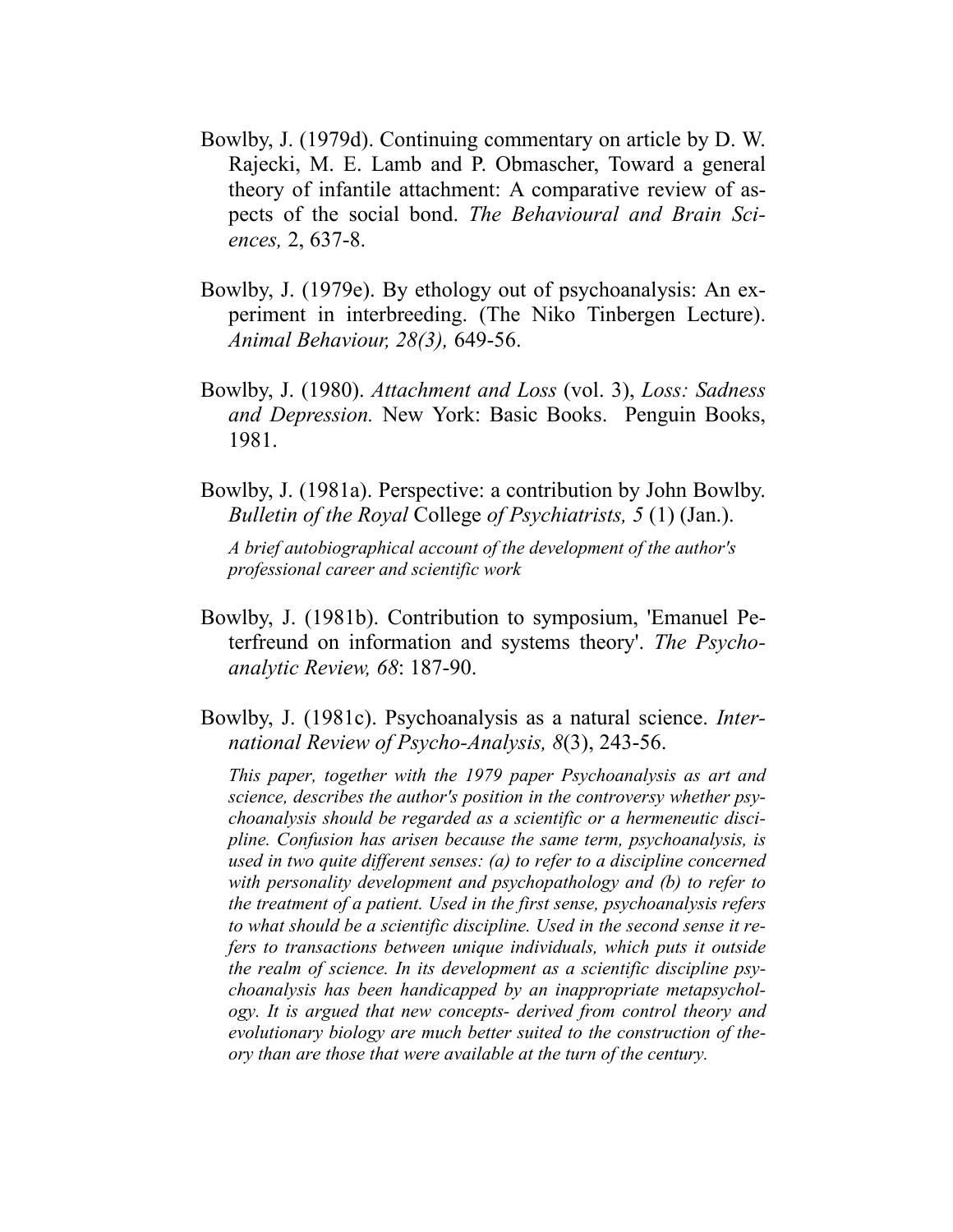Bowlby, J. (1982a). Attachment and loss: retrospect and prospect*. American Journal of Orthopsychiatry, 52* (4): 664-78.

*A brief historical account of how findings from a number of early studies led to the concept of 'maternal deprivation', of how this led to the formulation of an alternative and ethologically based theory to account for a child's tie to his mother, and of how this, in turn, led to a reformulation of psychoanalytic theory regarding anxiety, mourning and defence.* 

- Bowlby, J. (1982b). Epilogue. *The Place of Attachment in Human Behaviour,* Colin Murray Parkes and Joan Stevenson-Hinde, (eds.), pp. 310-13. New York: Basic Books.
- Bowlby, J. (1983). Caring for the young: influences on development. In Rebecca S. Cohen, Bertram J. Cohler and Sidney H. Weissman (eds.), *Parenthood: A Psychodynamic Perspective*, (Ch. 18, pp. 269-84). The Guilford Psychiatry Series. New York: Guilford Press.

*Describes how an ethological approach to parental caregiving throws light on findings from current research into parental behaviour.* 

Bowlby, J. (1984a). Violence in the family as a disorder of the attachment and caregiving systems. *American Journal of Psychoanalysis, 44*, 9-27.

*Reviews findings on (a) the behaviour and childhood experience of mothers who physically abuse their children and (b) the effects on the subsequent social behaviour of children of being abused. It shows how both can be understood within the framework of ethologically based theory.* 

Bowlby, J. (1984b). Psychoanalysis as a natural science. *Psychoanalytic Psychology, 1*(1): 7-21.

*A slightly abbreviated and revised version of the 1981 paper of the same title.*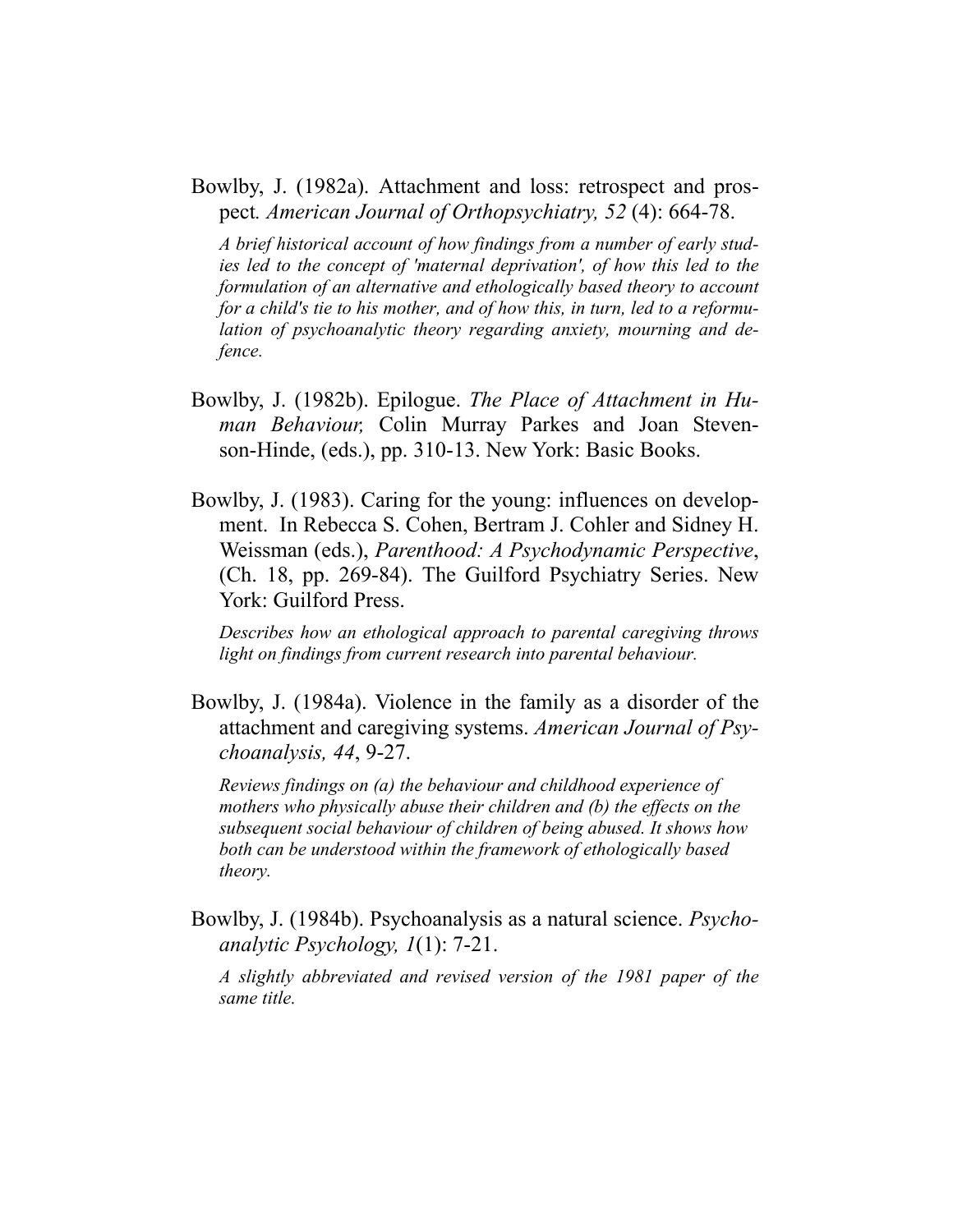Bowlby, J. (1985). The role of childhood experience in cognitive disturbance. In *,* Michael J. Mahoney and Arthur Freeman (eds.), *Cognition and Psychotherapy* ( Ch. 6, pp. 181-200). New York and London: Plenum Publishing Corp.

Co*nsiders some of the extensive clinical and other evidence still little known or ignored by clinicians, that traumatic events and pressures occurring within the family can have extremely adverse effects on a child's cognitive, emotional and behavioural development. This paper incorporates* most of the 1979 paper "On knowing what you are not supposed to know and feeling what you are not supposed to feel".

- Figlio, K. and Young, R. (1986b) An Interview with John Bowlby, *Free Associations, 6,* 36-64.
- Bowlby, J. (1987). Defensive processes in the light of attachment theory. In D. P. Schwartz, J. L. Sacksteder and Y. Akabane (eds.), *Attachment and the Therapeutic Process.* New York: International Universities Press.

Descr*ibes how typical defensive processes, such as repression and its derivatives, can be understood in terms of current cognitive psychology. In certain types of stressful situation the normal process of selective exclusion of less relevant information becomes used in ways that have very adverse long-term consequences for personality functioning.*

- Bowlby, J. (1987b). Attachment', 'Phobias. In R. Gregory (ed.), *The Oxford Companion to the Mind.* Oxford and New York: Oxford University Press.
- Bowlby, J. (1988a). *A* Secure *Base: Clinical Applications of Attachment Theory.* London: Routledge.
- Bowlby, J. (1988b). Changing theories of childhood since Freud. In E. Timm, and N. Segal (eds.), *Freud in Exile* (pp. 230-40). New Haven and London: Yale University Press.
- Bowlby, J. (1988c). Developmental psychiatry comes of age. *American Journal of Psychiatry, 145*. 1-10.